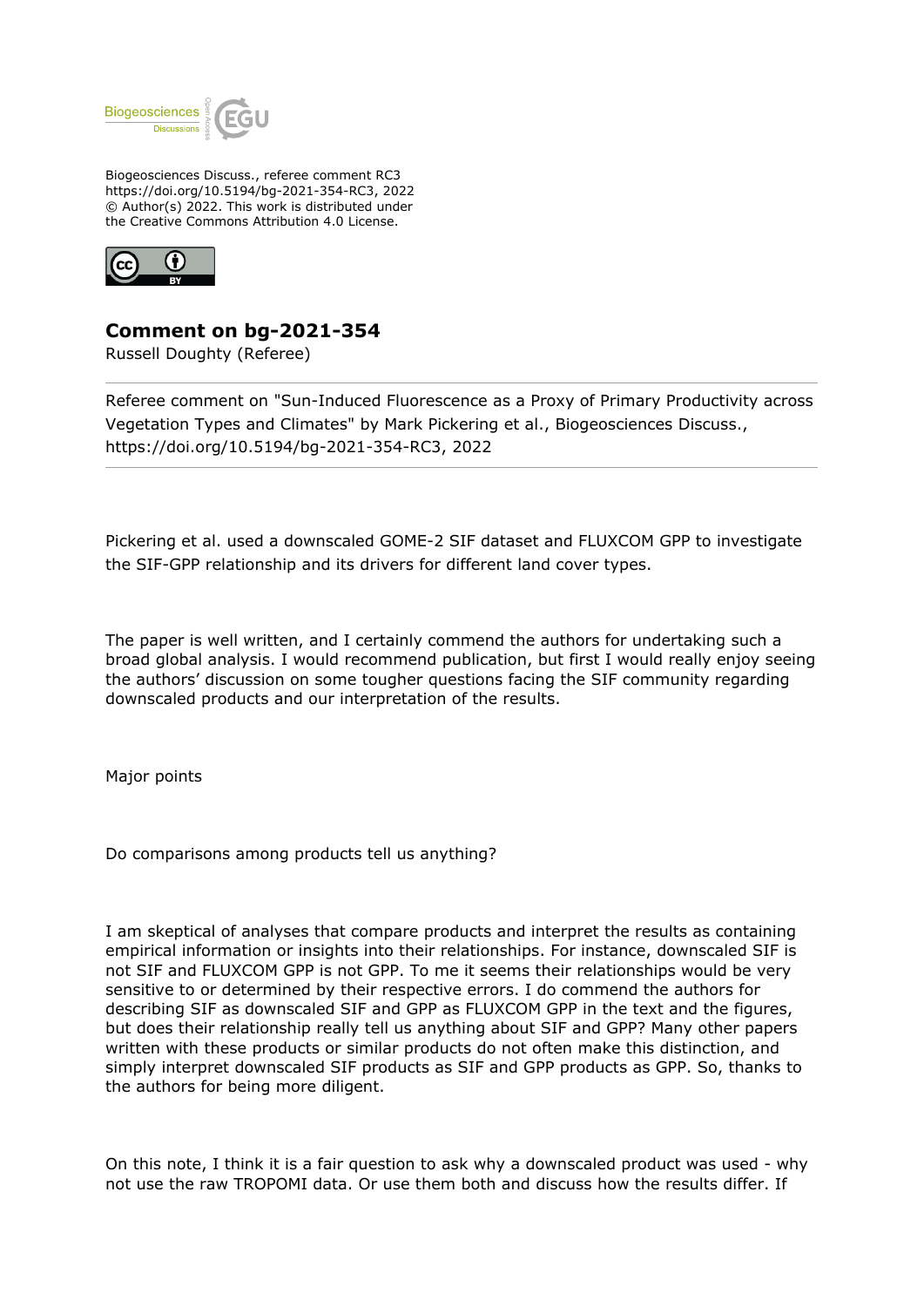you repeated this analysis with gridded TROPOMI SIF data, would you get the same results? We have demonstrated ways to use ungridded (Doughty et al. 2019 PNAS) and gridded TROPOMI data (Doughty et al. 2021 JGR) for such analyses.

Downscaled SIF products

A couple of comments regarding the downscaled SIF products. This is certainly not intended to be a jab at the SIF-LUE product, but I think there are a couple of issues with most of these products that have not really been addressed yet.

First is that have shown in my JGR 2021 paper that there is a very weak or often no correlation between VIs and SIF in the tropics, and I have found the same to be true when using TROPOMI SIF and TROPOMI surface reflectances. However, the downscaled products use VIs or surface reflectance, along with machine learning or environmental scalars such as we use in LUE models, to predict SIF.

How sound is it to predict SIF with surface reflectance or VIs in the tropics when they lack a correlation? SIF is affected by physiological processes that do not affect leaf/canopy optical properties - so is it really safe to assume that we can use reflectances to predict SIF? This question is particularly important for the tropics since they are such a strong driver of annual and intra-annual GPP and XCO2.

Second, do the downscaled products actually reproduce the SIF signal? The downscaled SIF products were produced before we had a sizable amount of TROPOMI data, but now we have four full years of TROPOMI data. Ideally, platforms with more coarse spatial and/or temporal resolutions (GOSAT, GOME-2, OCO2/3) would capture the seasonality of SIF in the tropics as observed by a near-daily observer like TROPOMI - but do we know that yet? And do their downscaled products reproduce the SIF signal, the VI signal, or something in between?

Analysis by land cover type

Personally, I am not a fan of grouping land classes to investigate drivers of variables – in this case SIF and GPP. For instance, GPP in EBF in Africa or SE Asia can be driven by a different set of drivers than those in the Amazon. Even within the Amazon basin itself, there is a distinctive gradient in precipitation, temperature, VPD, etc. that is not static in space or time. Drivers of photosynthesis are determined locally by local environmental present and historical factors, disturbance history, species composition, human management, physiological processes, and many other local factors other than just land cover functional type.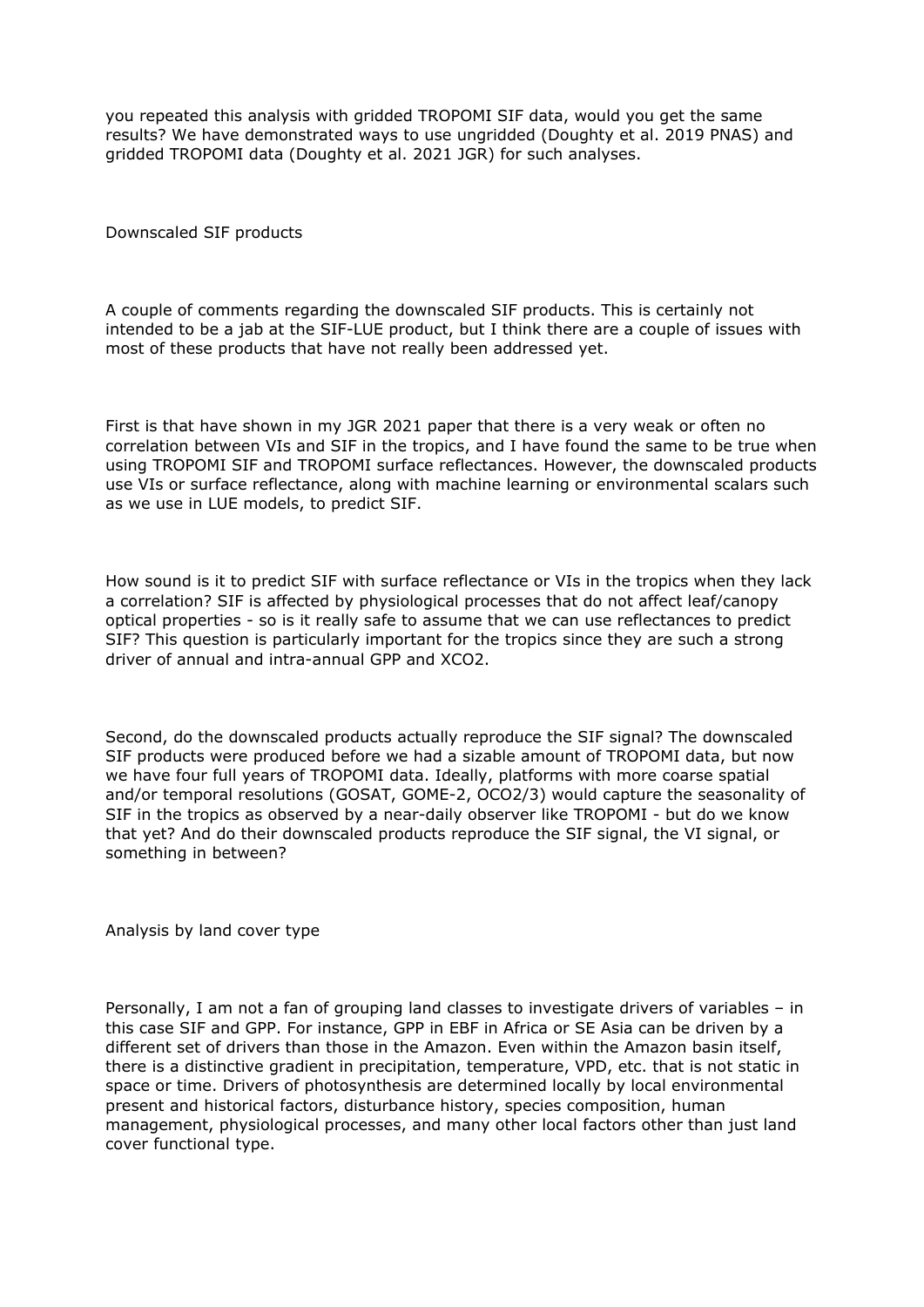Thus, drivers should be investigated at the pixel level. Why not determine the drivers and their strengths and show it on a map? I am highly skeptical of any results that claim things like 'GPP for this land cover type is driven by  $x'$  or 'SIF is driven by  $x$  for this vegetation type'.

Also, the majority threshold used is somewhat subjective and arbitrary. Even at 75% majority land cover type, a sizable portion of the signal (GPP, SIF, or spectra) is driven by a land cover type other than the one you are interested in. Thus, there is an inevitable bias in the results that can't be remedied. For instance, the seasonality in moist EBF of the Amazon is extremely subtle. Thus, even a small area of another vegetation cover type, such as crop or grassland, may dramatically alter the seasonality for a gridcell. Also, setting a 100% land cover threshold is unreasonable as one will end up with very few pixels for analysis, especially at 0.05-degree resolution.

I have done these analyses myself while writing my 2021 paper published in JGR. I began the analysis by grouping by land cover type, but I obtained very different answers according to the majority % cover threshold that I used. I actually scrapped the entire paper and analysis in favor of showing the SIF-GPP and SIF-VI relationships at the gridcell level as maps, as it was not fair to extrapolate a relationship among all land cover classes globally as being characteristic for that land cover type when in reality the relationships and spatio-temporal relationships were much more complicated. And there are a lot of maps in that paper!

Would we expect the SIF-GPP relationship to be static?

The SIF-GPP relationships shown in Figure 5 - wouldn't we expect these relationships to vary over time and according to vegetation stress and other factors? Perhaps there is a seasonality to the relationships? What about a time series of their slopes, R2, or p values?

Minor comments

Land cover data – Is it really the case that the pixels selected had 'no change' over 2007 – 2014? Classification errors can cause estimated land cover fractions to change slightly from year to year. Also, land cover is changing. What was the threshold for no change? If a gridcell changed by 1%, from let's say 95% to 96%, or vice versa, was it excluded? Or did you mean there was no change in the majority land cover classification?

Line  $\sim$ 40: There was a good LUE model review paper recently, see Yanyan Pei et al